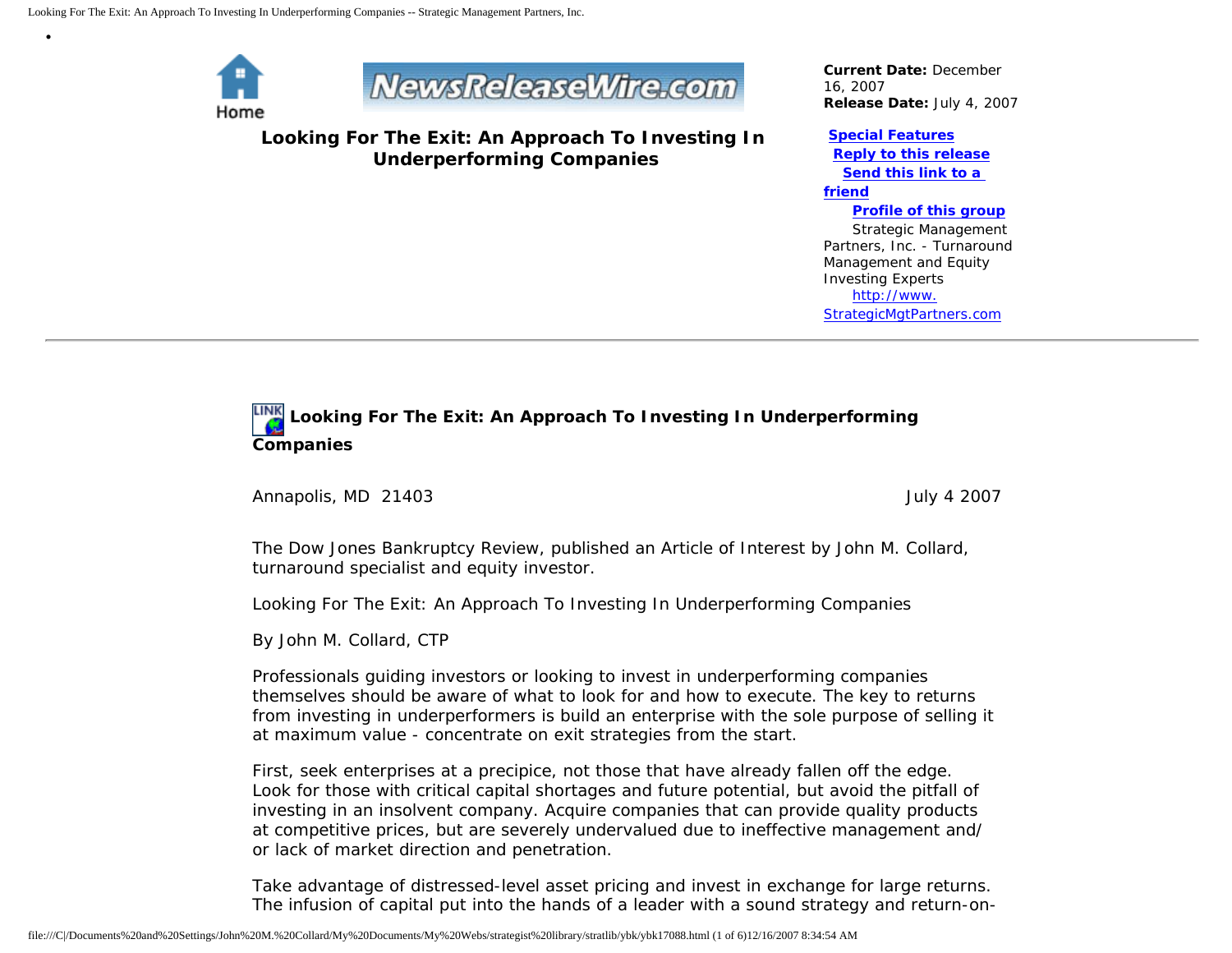equity goal in mind can be a powerful motivator.

Provide what future buyers look for:

- \* Consistency of businesses that create value
- \* High probability of future cash flows
- \* Marketing-oriented management team

\* Track record demonstrating ability to sell and compete, develop, produce and distribute products, and thrive and grow

\* Realistic return potential from their fair entry valuation

### Recovery Cycle

Whether you invest in a new entity, or a portfolio property gone bad, the recovery cycle is much the same. This cycle starts with mismanagement. Then you need to determine the viability, invest, turn and ultimately sell the property.

Determine turnaround viability by truly understanding what has caused the company's breakdown. Don't be fooled by symptoms, and never listen to current senior management. If they knew what was wrong they would have fixed the problems.

Make certain that you have solutions to fix the real problems that no one else has used, perhaps because you can bring in new noncash resources or applications to influence the revitalization. Take advantage of mispriced material inputs, labor, assets or capacity, and intellectual property. Never "just add cash," and always implement new leadership.

### Take Control

There must be a successful turn before the entity can be sold. Always take active control of the entity. Passive investing if managed by prior management is like a placebo, and you will lose your investment. Passive positions are only acceptable if they contribute to an investor pool that has an active lead participation. Install a new chief executive with transition experience in value-building situations. The executive should bring an objective focus and new perspective to complete the cycle. This leader should demonstrate expertise in:

- \* Managing crisis, transition and rebuilding processes
- \* Shaping business strategy and financial structure
- \* Developing management talent, building caliber teams, utilizing and boosting existing resources
- \* Increasing sales and market share
- \* Maximizing return on capital
- \* Linking management performance to ultimate goals
- \* Developing incentive-based compensation programs

This leader must get directly involved in making decisions to achieve the ultimate goal sale at increased valuation. The final step to complete the turn is to hire a "marquis"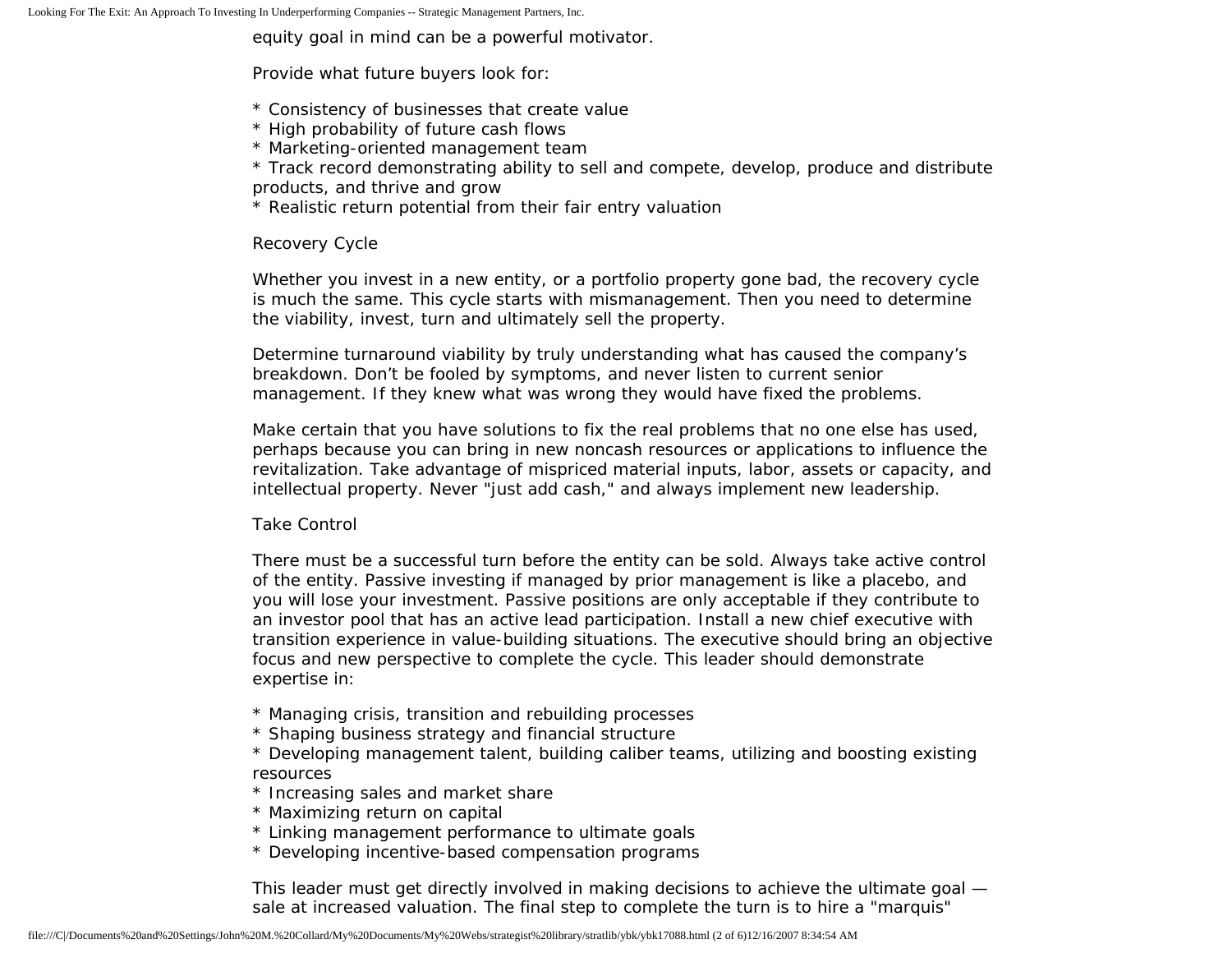manager to lead the enduring team. This permanent team adds to the value equation.

Set Strategies => Implement long-term strategies that will survive your exit. One essential strategy is to drive revenue be addressing the problems plaguing the company and provide a roadmap to revitalization. You must establish a new vision, distill this direction into concrete goals and objectives, and create a guide for everyone to follow.

Build A Quality Management Team => The company value increases sharply with a strong, permanent, credible team that can demonstrate its ability to produce consistent sales, profit and cash flow results. Establish continuity in the organization to allow everyone to expect orderly change and opportunity. Capitalize on available underutilized human capital — those dedicated middle managers who remain. Set up an incentive structure that pays only when they accomplish the goals set in your long-term strategy. Their incentive should be based upon performance that will take the company beyond its sale. After all, the employees are the assets for which your buyer is looking.

Acquire New Business/Sales => There are only two ways to increase sales, sell new products to existing customers or sell existing products to new customers. Most underperformers have forgotten, or never had, the basics of marketing and promotion. Become market driven, adapt to changing conditions and improve your competitive position.

Establish A Sound Capital Structure => Create reasons for investors to invest. A sound strategy with a viable marketplace, efficient delivery and production vehicles coupled with a cohesive management team will entice the investment community. Securing new capital becomes much easier when investors see high probability of return and a viable exit strategy.

Implement Processes => Use processes to drive the business and control the day-to-day environment. Focus on the important things — controlling cash and costs, increasing sales and enhancing value creation.

### Exit

Know when to "cash out". The greatest return on investment comes when the turn is complete and the company is ready for the next tranche to fund growth.

Remember that there's a distinct advantage to using professionals who bring C-level operational, transactional and turnaround expertise together to determine what's wrong, how to fix it and how much to pay for it.

[Library: Looking For The Exit: An Approach To Investing In Underperforming Companies](http://members.aol.com/stratlib3/djexit.html)

[www.StrategicMgtPartners.com](http://www.strategicmgtpartners.com/)

### About the Author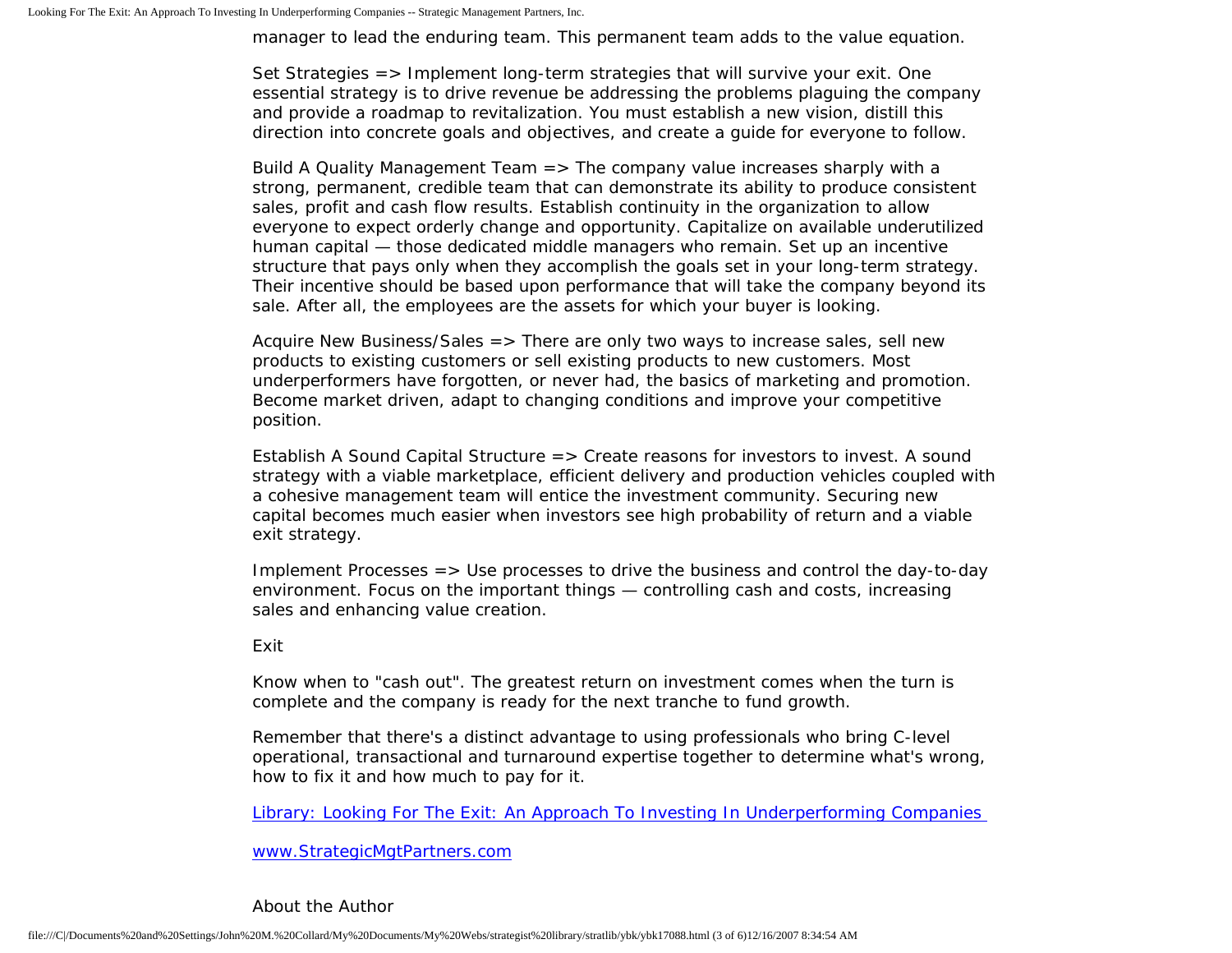John M. Collard, is Chairman of Annapolis, Maryland-based Strategic Management Partners, Inc. (410-263-9100, [www.StrategicMgtPartners.com](http://www.strategicmgtpartners.com/) ), a nationally recognized turnaround management firm specializing in interim executive leadership, asset recovery, and investing in underperforming companies. He is Past Chairman of the Turnaround Management Association, a Certified Turnaround Professional, and brings 35 years senior operating leadership, \$85M asset recovery, 40+ transactions worth \$780M+, and \$80M fund management expertise to run troubled companies, and advise company boards, litigators, institutional and private equity investors.

[www.StrategicMgtPartners.com](http://www.strategicmgtpartners.com/)

John M. Collard (Strategist@aol.com) Chairman Strategic Management Partners, Inc. 522 Horn Point Drive Annapolis, MD 21403 Phone : 410-263-9100 Fax : 410-263-6094

[www.StrategicMgtPartners.com](http://www.strategicmgtpartners.com/)

More Information [Library: Looking For The Exit: An Approach To Investing In](http://members.aol.com/stratlib3/djexit.html) [Underperforming Companies](http://members.aol.com/stratlib3/djexit.html)

[Contact John M. Collard](http://www.expertclick.com/expertClick/contact/default.cfm?Action=ContactExpert&GroupID=1016) 口

[Ask a question with InterviewNetS](http://www.expertclick.com/expertClick/contact/default.cfm?GroupID=1016)M

## **Other experts on these topics:**

- **1. [Management](http://www.expertclick.com/search/default.cfm?SearchCriteria=Management)**
- **2. [Leadership](http://www.expertclick.com/search/default.cfm?SearchCriteria=Leadership)**
- **3. [Planning](http://www.expertclick.com/search/default.cfm?SearchCriteria=Planning)**
- **4. [Invest](http://www.expertclick.com/search/default.cfm?SearchCriteria=Invest)**
- **5. [Strategy](http://www.expertclick.com/search/default.cfm?SearchCriteria=Strategy)**
- **6. [Small Business](http://www.expertclick.com/search/default.cfm?SearchCriteria=Small Business)**

File:///C|/Documents%20and%20Settings/John%20M.%20Collard/My%20Documents/My%20Webs/strategist%20library/stratlib/ybk/ybk17088.html (4 of 6)12/16/2007 8:34:54 AM Click Here For A Printable Copy<br> **2.** Leadership<br> **3.** Planni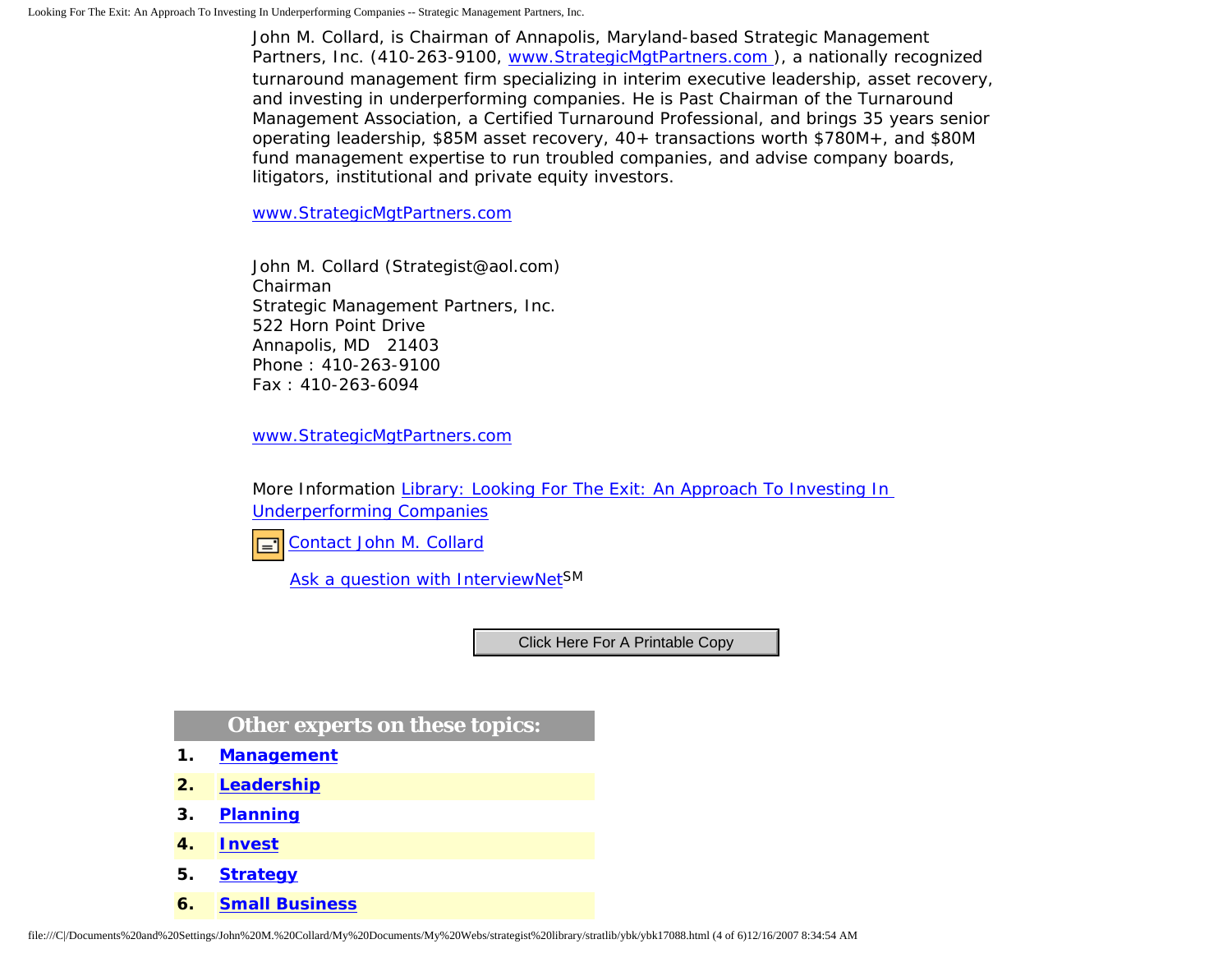Looking For The Exit: An Appr

|     | roach To Investing In Underperforming Companies -- Strategic Management Partners, Inc. |
|-----|----------------------------------------------------------------------------------------|
| 7.  | <b>Strategic Planning</b>                                                              |
| 8.  | <b>Advisor</b>                                                                         |
| 9.  | <b>Valuation</b>                                                                       |
| 10. | <b>Transition</b>                                                                      |
| 11. | <b>Value</b>                                                                           |
| 12. | <b>Bankruptcy</b>                                                                      |
| 13. | <b>Crisis Management</b>                                                               |
| 14. | <b>Governance</b>                                                                      |
| 15. | <b>Investment Management</b>                                                           |
| 16. | <b>CEO Effectiveness</b>                                                               |
| 17. | <b>Executive Leadership</b>                                                            |
| 18. | <b>Turnaround</b>                                                                      |
| 19. | <b>Corporate Change</b>                                                                |
| 20. | <b>Ethical Issues/Management</b>                                                       |
| 21. | <b>Startup</b>                                                                         |
| 22. | <b>Corporate Restructuring</b>                                                         |
| 23. | <b>Executive Transition</b>                                                            |
| 24. | <b>Turnaround Management</b>                                                           |
| 25. | <b>Venture Capital</b>                                                                 |
| 26. | <b>Asset Recovery</b>                                                                  |
| 27. | <b>Corporate Renewal</b>                                                               |
| 28. | <b>Bank Portfolio Management</b>                                                       |
| 29. | <b>Bankruptcy Avoidance</b>                                                            |
| 30. | <b>Chief Executive Officers</b>                                                        |
| 31. | <b>Leadership Management</b>                                                           |
| 32. | <b>Reposition</b>                                                                      |
| 33. | <b>Systems Integration</b>                                                             |
| 34. | <b>Bankruptcy Re-Organization</b>                                                      |

- **35. [Equity Capital](http://www.expertclick.com/search/default.cfm?SearchCriteria=Equity Capital)**
- **36. [Equity Investing](http://www.expertclick.com/search/default.cfm?SearchCriteria=Equity Investing)**